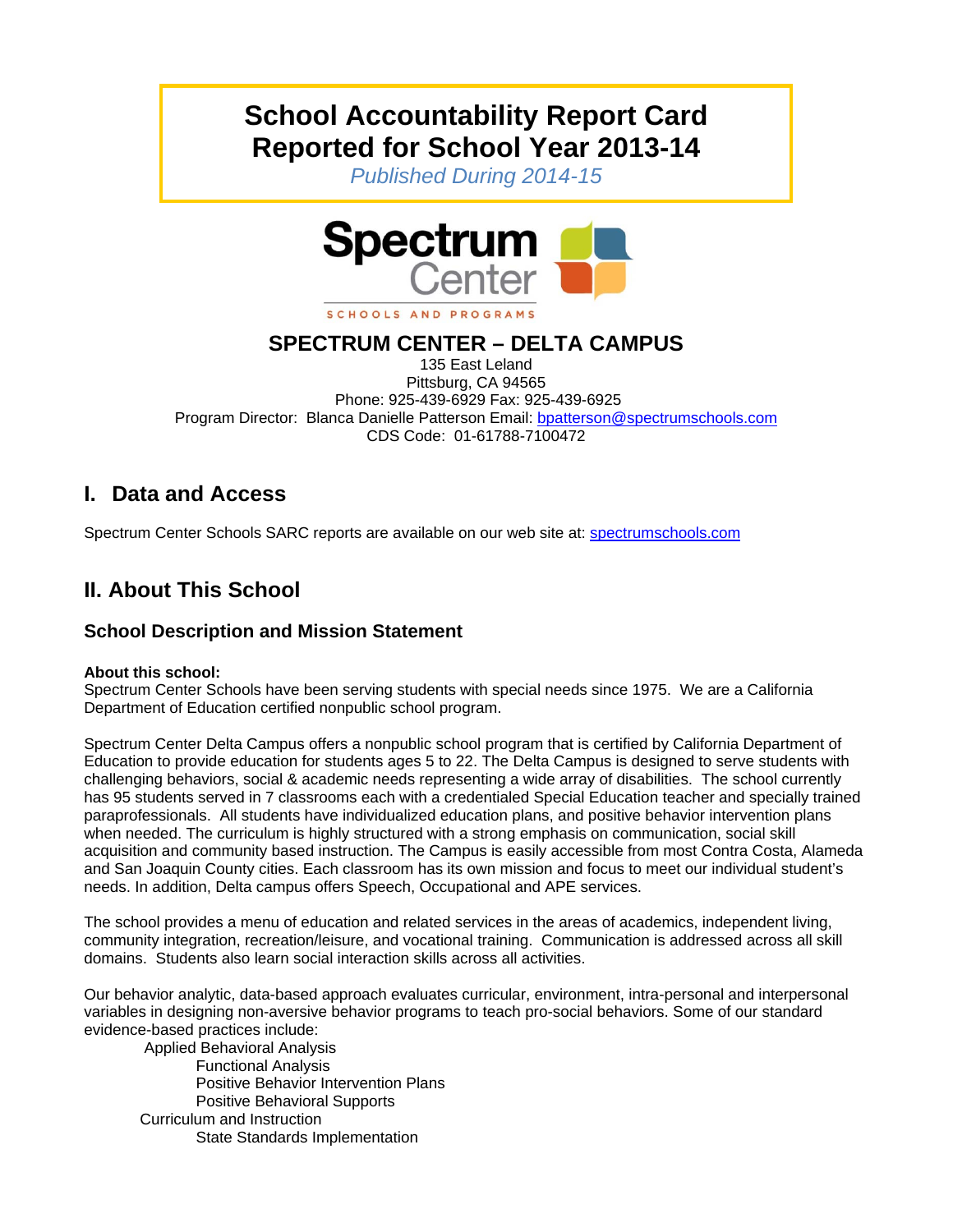Direct Instruction Computer Assisted Technology Discrete Trial Training Ongoing Progress Monitoring Curriculum Based Measurements Content based Assessments Standardized Assessments

Data is collected on academic achievement and on each Individualized Educational Plan (IEP) goal weekly. The data is reviewed monthly to assess the student's progress. Lesson plans are revised as needed to assure student learning. A progress report and/or report card is completed for every student and is provided to both the parent and LEA quarterly per the IEP and master contract.

Spectrum Center Schools monitor progress on targeted campus goals quarterly. An Internal Accountability Review is conducted annually.

**Mission Statement:**<br>Our mission is to provide personalized, evidence-based educational services for non-traditional learners in collaboration with families and public school districts.

#### **Opportunities for Parental Involvement**

Parental and care provider involvement is encouraged throughout the school year. Our campus hosts an annual Open House each Fall and invites our students along with their parents and care providers to attend. Teachers and parent/care providers work together to individualize means of daily communication (email, written logs, phone calls, etc.) which supports program consistency between home and school. We have an open door policy where parents can schedule visits to their child's classroom anytime throughout the school year. Parents/care providers participate in annual (and as-needed) IEP meetings. In addition they are involved in the student enrollment process, parent/teacher conferences, IEP development and IEP approval.

Spectrum Center Delta provides trainings as needed to help parent/care providers with their behavioral challenges at home. These trainings have included, but are not limited to, using ABA principles, Positive Reinforcement, and Visual Supports.

#### **Student Enrollment by Grade Level (School Year 2013-14)**

This table displays the number of students enrolled in each grade level (determined by age) at the school.

| <b>Grade Level</b> | <b>Number of Students</b> | <b>Grade Level</b>         | <b>Number of Students</b> |
|--------------------|---------------------------|----------------------------|---------------------------|
| Kindergarten       |                           | <b>Ungraded Elementary</b> |                           |
| Grade 1            |                           | Grade 9                    |                           |
| Grade 2            |                           | Grade 10                   |                           |
| Grade 3            |                           | Grade 11                   |                           |
| Grade 4            | 2                         | Grade 12                   | 13                        |
| Grade 5            |                           | <b>Ungraded HS</b>         |                           |
| Grade 6            |                           | <b>Post-Secondary</b>      | 32                        |
| Grade 7            | 3                         |                            |                           |
| Grade 8            | 9                         | <b>Total Enrollment</b>    | 102                       |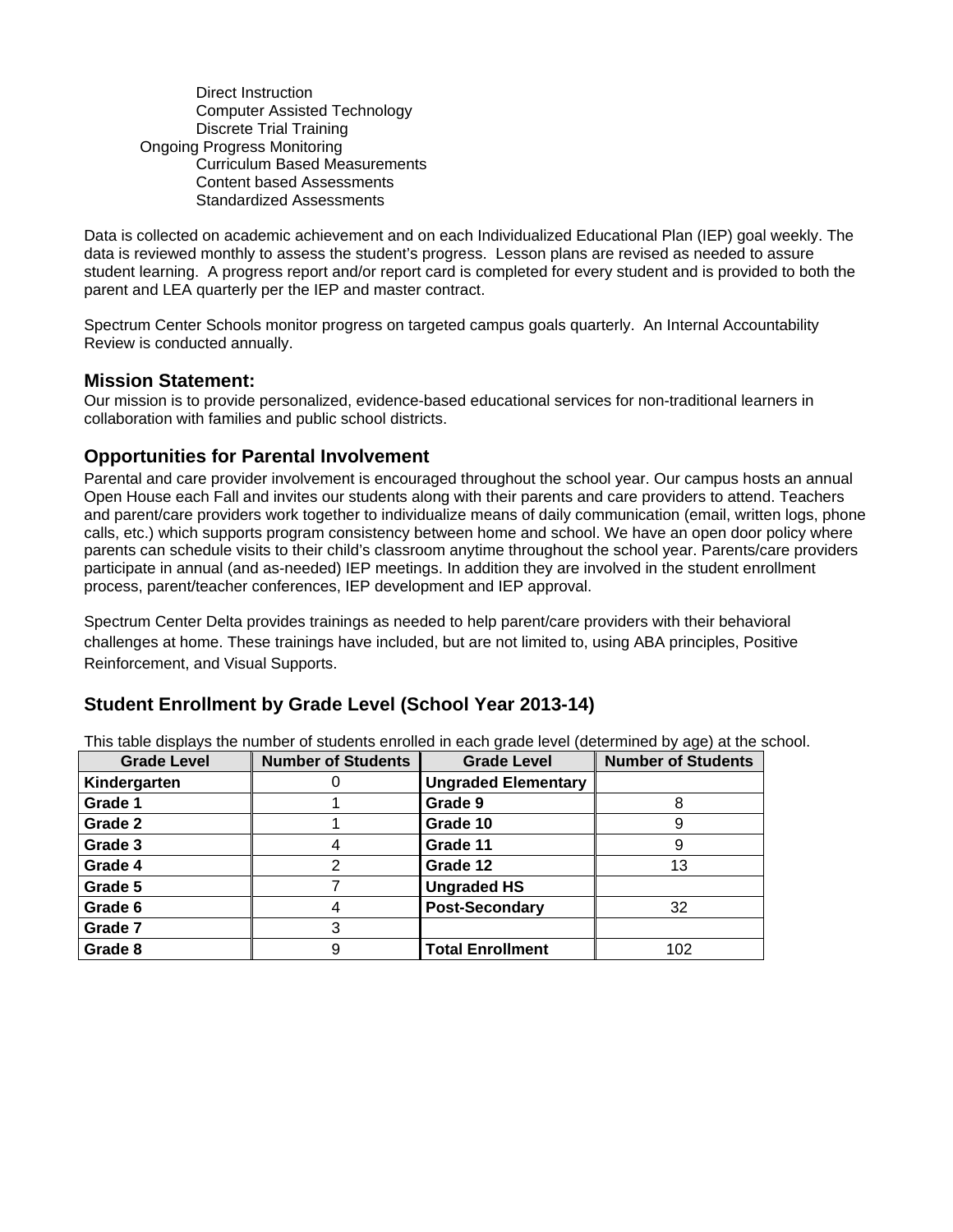#### **Student Enrollment by Group**





76%

■ Male

**Female** 

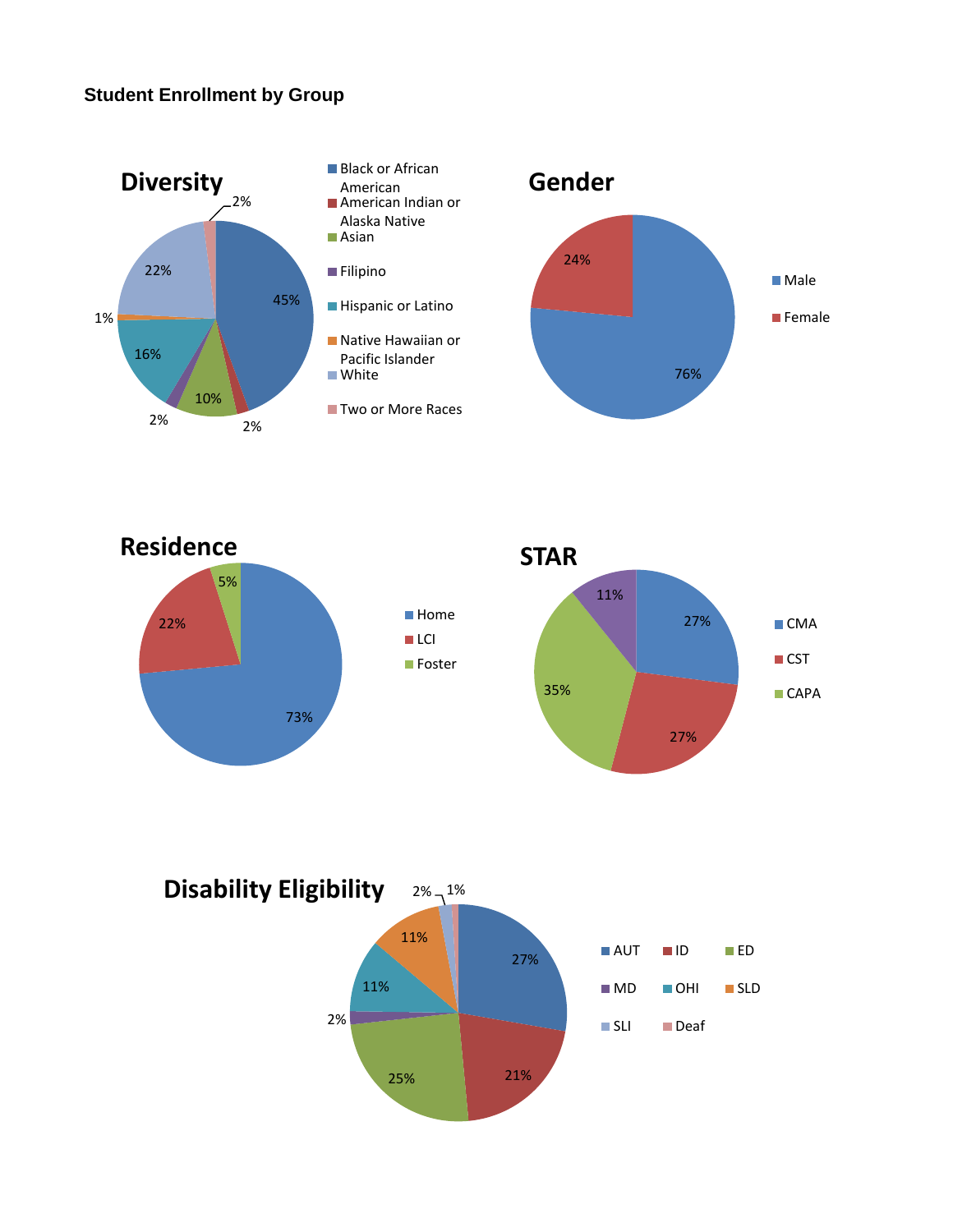#### **Average Class Size**

Our model is to provide small classroom sizes. Spectrum Center Delta classrooms serve between 8 and 14 students in a classroom. Students are placed in classrooms according to their chronological age, individualized educational needs and/or developmental level. In the 2013-14 school year, the Delta Campus served an average of 82 students in 7 classrooms.

# **III. School Climate**

#### **School Safety Plan (School Year 2013-14)**

The Spectrum Center Delta campus safety committee completes an OSHA checklist for each classroom, office and multi-purpose room monthly in order to assure safety. Any safety risks are identified and abated in a timely manner. The administrative safety coordinator in collaboration with the on-campus custodian is responsible for coordinating and procuring materials and resources to abate any items identified as needing to be fixed due to safety or overall esthetics of the campus. When necessary, outside resources are contracted to complete safety tasks.

All staff members receive safety training including, but not limited to: 1<sup>st</sup> Aide/CPR, emergency preparedness, blood borne pathogens, safety in the work place, sexual harassment prevention, child abuse reporting and universal precautions. Daily sweeps of the grounds are conducted to insure the campus is secure and free from dangerous debris.

#### **Suspensions and Expulsions**

| Rate               | <b>School</b> |         |         |  |
|--------------------|---------------|---------|---------|--|
|                    | 2011-12       | 2012-13 | 2013-14 |  |
| <b>Suspensions</b> |               |         |         |  |
| <b>Expulsions</b>  |               |         |         |  |

## **IV. School Facilities**

#### **School Facility Conditions and Improvement Plan (School Year 2014-15)**

The Spectrum Delta Campus is in excellent condition. Students participating in the on campus vocational program ensure cleanliness and upkeep daily. In addition, the playground and quad area were spread with new mulch during our Fall quarter. Sidewalks are maintained around all buildings to aid student mobility. The garden project includes edible and decorative plants in raised beds and allows for science exploration opportunities. All walls and doors throughout the campus are repainted annually and all classroom floors are cleaned and waxed annually. Front landscaping has been improved to provide an esthetically pleasing place to go to school. All rooms are inspected and cleaned daily by a contracted janitorial service provider.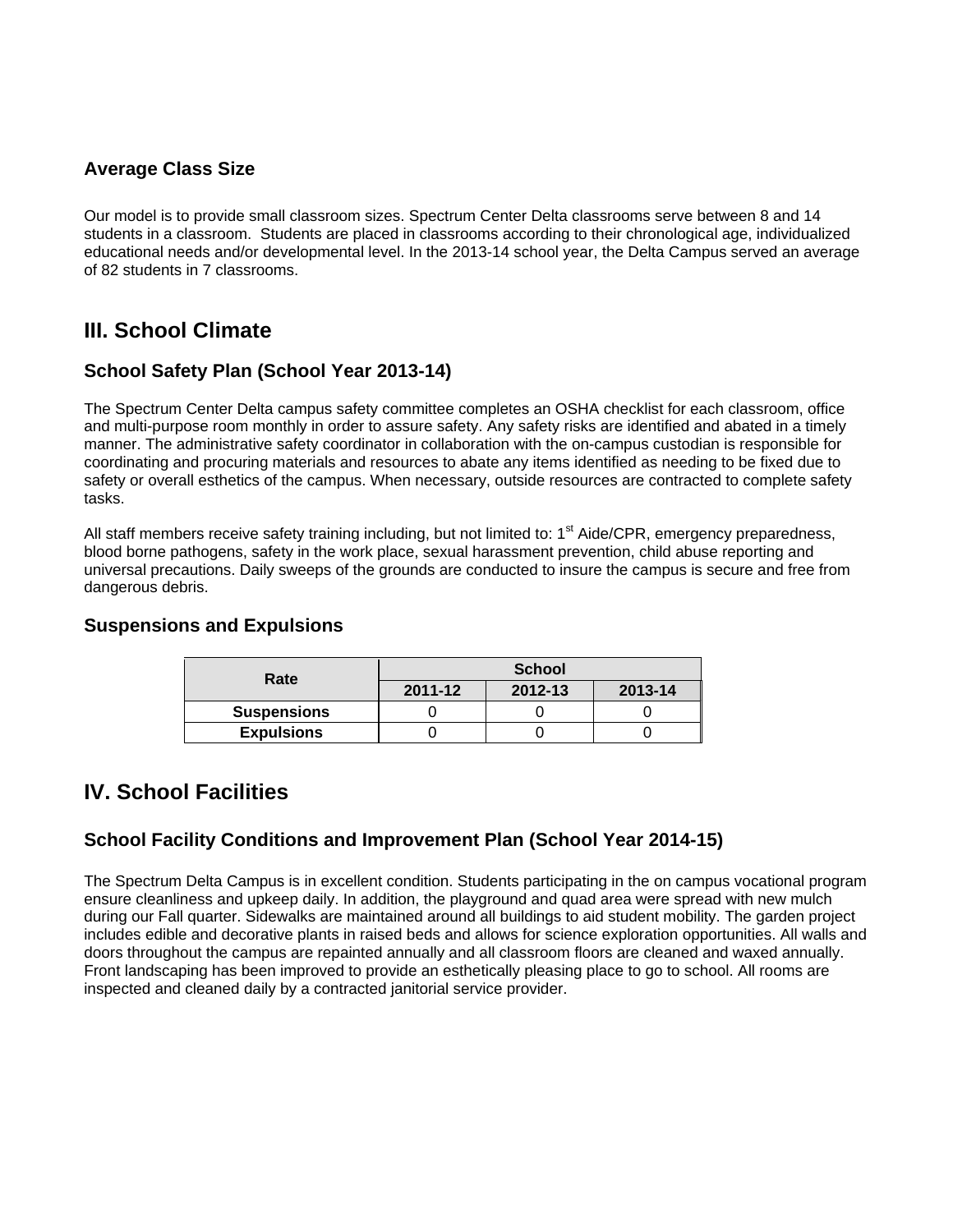# **School Facility Good Repair Status (School Year 2014-15)**

|                                                                           | <b>Repair Status</b> |         |      |      | <b>Repair Needed and</b>                                                                                                                                  |  |
|---------------------------------------------------------------------------|----------------------|---------|------|------|-----------------------------------------------------------------------------------------------------------------------------------------------------------|--|
| <b>System Inspected</b>                                                   | <b>Exemplary</b>     | Good    | Fair | Poor | <b>Action Taken or Planned</b>                                                                                                                            |  |
| Systems: Gas Leaks,<br>Mechanical/HVAC,<br>Sewer                          | $\star$              |         |      |      |                                                                                                                                                           |  |
| <b>Interior: Interior</b><br><b>Surfaces</b>                              |                      | $\star$ |      |      |                                                                                                                                                           |  |
| <b>Cleanliness: Overall</b><br>Cleanliness, Pest/<br>Vermin Infestation   | $\star$              |         |      |      | An annual inspection by pest control<br>service provider is conducted.                                                                                    |  |
| <b>Electrical: Electrical</b>                                             |                      | $\star$ |      |      |                                                                                                                                                           |  |
| <b>Restrooms/Fountains:</b><br>Restrooms, Sinks/<br><b>Fountains</b>      |                      | $\star$ |      |      |                                                                                                                                                           |  |
| <b>Safety: Fire Safety,</b><br><b>Hazardous Materials</b>                 |                      | $\star$ |      |      |                                                                                                                                                           |  |
| <b>Structural: Structural</b><br>Damage, Roofs                            |                      | $\star$ |      |      |                                                                                                                                                           |  |
| External:<br>Playground/School<br>Grounds, Windows/<br>Doors/Gates/Fences |                      | $\star$ |      |      | Wood chips in the playground are<br>inspected and replaced as needed. Any<br>safety-glass windows which break are<br>replaced with non-breakable windows. |  |
| <b>Overall Rating</b>                                                     |                      | $\star$ |      |      |                                                                                                                                                           |  |

# **V. Teachers**

# **Teacher Credentials**

| <b>Teachers</b>                               | <b>School</b> |         |         |  |
|-----------------------------------------------|---------------|---------|---------|--|
|                                               | 2011-12       | 2012-13 | 2013-14 |  |
| <b>Number of campus classrooms</b>            |               |         |         |  |
| <b>Clear Level 2</b>                          |               |         |         |  |
| <b>Preliminary Level 1</b>                    |               |         |         |  |
| <b>UIP</b>                                    |               |         |         |  |
| <b>PIP/STSP</b>                               |               |         |         |  |
| <b>Emergency Substitute (Classroom Aides)</b> |               |         |         |  |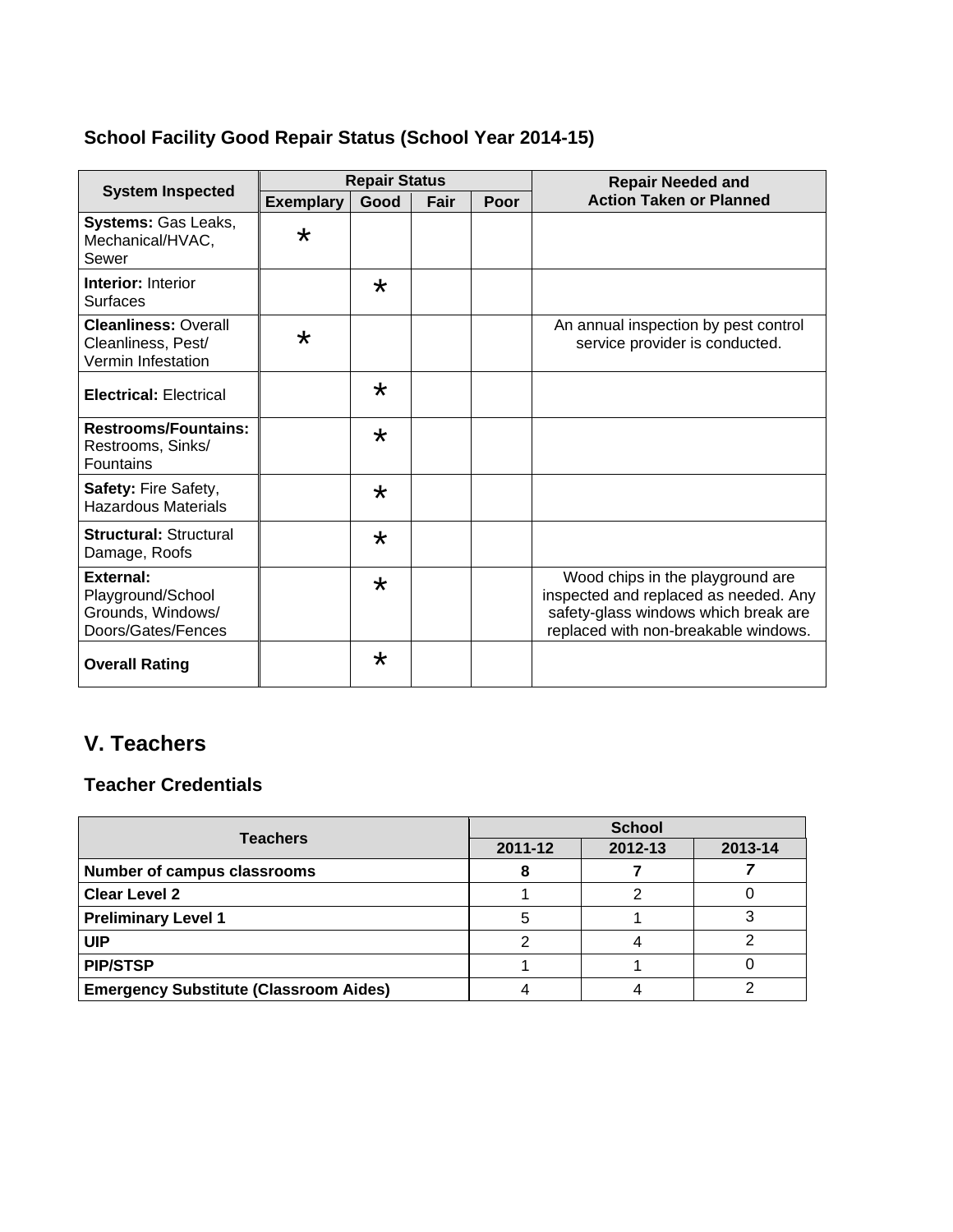# **VI. Support Staff**

**Other Support Staff (School Year 2013-14)** 

| <b>Title</b>                                    | <b>Number of FTE</b><br><b>Assigned to School</b> |  |
|-------------------------------------------------|---------------------------------------------------|--|
| <b>Senior Behavior Analyst</b>                  |                                                   |  |
| <b>Curriculum and Instruction Specialist</b>    |                                                   |  |
| <b>Education Coordinator</b>                    |                                                   |  |
| <b>Therapists</b>                               |                                                   |  |
| <b>Speech/Language/Hearing Specialist</b>       | 2                                                 |  |
| <b>Occupational Therapists</b>                  |                                                   |  |
| <b>Adapted Physical Education</b>               |                                                   |  |
| <b>Transportation Support</b>                   |                                                   |  |
| <b>Behavioral/Instructional Classroom Aides</b> | 26                                                |  |

## **VII. Curriculum and Instructional Materials**

#### **Instructional Materials (School Year 2014-15)**

Each student at CST and CMA level has a text book which matches the SBE or the local LEA's adapted text books in each academic area at his/her grade level. In addition Spectrum Center provides supplemental materials as appropriate to match the students' learning patterns.

| <b>Core Curriculum Area</b>       | Quality, Currency,<br>and Availability of<br><b>Textbooks and</b><br><b>Instructional</b><br><b>Materials * Need to</b><br>import the campus'<br><b>Materials form</b> | <b>Percent of Pupils</b><br><b>Who Lack Their Own</b><br><b>Assigned Textbooks</b><br>and/or<br><b>Instructional</b><br><b>Materials</b> | <b>Most Recent SBE or</b><br><b>Local Governing</b><br><b>Agency Approved</b><br><b>Textbooks and</b><br><b>Instructional</b><br><b>Materials</b> |
|-----------------------------------|------------------------------------------------------------------------------------------------------------------------------------------------------------------------|------------------------------------------------------------------------------------------------------------------------------------------|---------------------------------------------------------------------------------------------------------------------------------------------------|
| <b>Reading/Language Arts</b>      | $\star$                                                                                                                                                                | O%                                                                                                                                       | yes                                                                                                                                               |
| <b>Mathematics</b>                | $\star$                                                                                                                                                                | $O\%$                                                                                                                                    | ves                                                                                                                                               |
| <b>Science</b>                    | $\star$                                                                                                                                                                | O%                                                                                                                                       | ves                                                                                                                                               |
| <b>History-Social Science</b>     | $\star$                                                                                                                                                                | $O\%$                                                                                                                                    | ves                                                                                                                                               |
| <b>Foreign Language</b>           | $\star$                                                                                                                                                                | O%                                                                                                                                       | yes                                                                                                                                               |
| <b>Health</b>                     | $\star$                                                                                                                                                                | $O\%$                                                                                                                                    | yes                                                                                                                                               |
| <b>Visual and Performing Arts</b> | $\star$                                                                                                                                                                | O%                                                                                                                                       | yes                                                                                                                                               |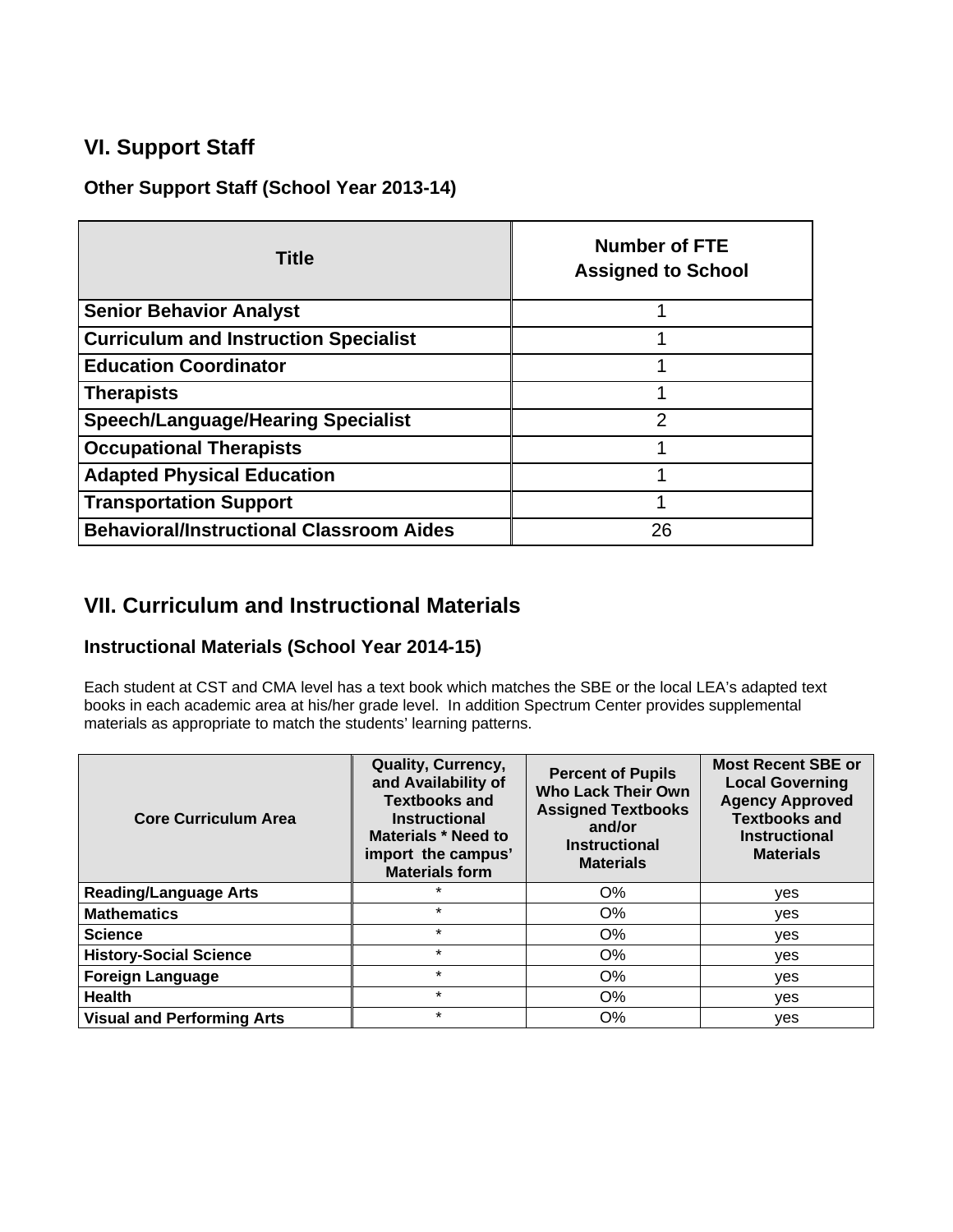# **VIII. School Finances**

#### **Expenditures per Pupil (Fiscal Year 2013-14)**

| <b>Total Dollars</b> | Dollars per student | <b>Average Teacher Salary</b> |
|----------------------|---------------------|-------------------------------|
| 2,556,188            | \$38.623            | \$52,452                      |

#### **Types of Services Provided**

Spectrum Center Schools work cooperatively with local school districts to develop a customized curriculum for each student based on the student's Individual Education Program (IEP), abilities, interests and goals. Spectrum Center Schools meet state education standards and are based on the principals of Applied Behavior Analysis (ABA). ABA is a discipline devoted to the understanding and improvement of human behavior. Spectrum's ABA curriculum includes specific strategies for preventing behaviors of concern, teaching alternative appropriate behavior, teaching self-control strategies, improving learning skills and responding to behaviors of concern in a safe and respectful manner.

Spectrum Center Schools serve students with emotional disturbance or developmental disabilities who benefit from a consistent and structured program, with an emphasis on a successful transition to a less restrictive environment. The students receive individualized instruction in academic, social and behavioral skills, including independent living and vocational skills in a low student to instructor ratio.

Spectrum Center Schools also serve students with autism, who receive a continuum of specialized education services in dedicated classrooms. Applied Behavior Analysis is the foundation of Spectrum's approach to teaching children with autism in an environment that is predictable, consistent, structured and positive. Spectrum's curriculum for students with autism in highly structured involves repeated presentation of instruction and focuses on communication, behavior, social and academic skills in a low student to instructor ratio.

Related services provided at by Spectrum Center Delta per the student Individual Education Program include counseling (as provided by Contra Costa County Office of Mental Health), Speech and Language Therapy, Occupational Therapy and Adapted Physical Education.

| Category                        | <b>Spectrum Schools</b><br>Amount | <b>State Average</b><br>(ADA < 1,500) |
|---------------------------------|-----------------------------------|---------------------------------------|
| <b>Beginning Teacher Salary</b> | \$43,689                          | \$38,592                              |
| <b>Mid-Range Teacher Salary</b> | \$52,332                          | \$55,764                              |
| <b>Highest Teacher Salary</b>   | \$66,999                          | \$72,219                              |
| <b>Average Teacher Salary</b>   | \$52,452                          | \$90,207                              |
| <b>Average Director Salary</b>  | \$78,203                          | \$116,768                             |

#### **Teacher and Administrative Salaries (Fiscal Year 2013-14)**

# **IX. Student Performance**

#### **Standardized Testing and Reporting**

Districts and Parents receive the STAR test results. The Delta Campus does not consistently receive them from the LRE. Not enough test results were received to provide an accurate report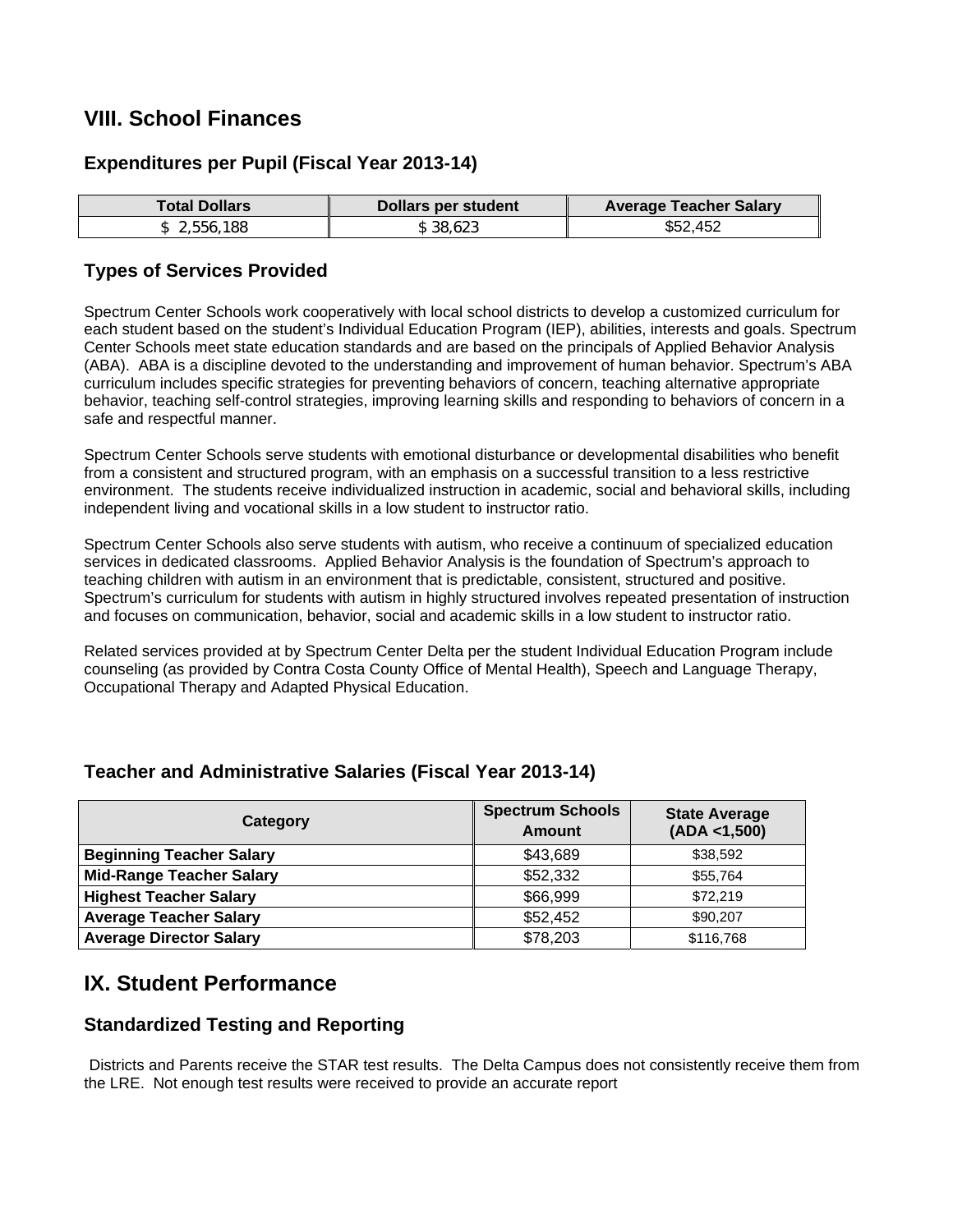#### **Other Student Outcome Data**

The IEP goal data indicate the percent of goals in which the students reached the third benchmark or better at the time of his/her annual. The behavioral progress data indicate the percentage of challenging behaviors targeted in a formal behavior intervention plan that had a 10% decrease or better at the time of the annual IEP.



IEP Goal Progress (3rd Benchmark or Better)

# **X. Accountability**

### **California Department of Education Certification (CDE)**

The Spectrum Center Schools are all certified by the California Department of Education.

#### **Schools Commission of the Western Association of Schools and Colleges Accreditation (WASC)**

The Spectrum Center Schools are all fully accredited by the Schools Commission of the Western Association of Schools and Colleges.

#### **Academic Performance Index (API)**

The API is not applicable to Non Public Schools.

# **XI. Postsecondary Preparation**

#### **WorkAbility I**

Spectrum Center is a state-approved WorkAbility I Program (WAI) site. WorkAbility I is a California transition program and is funded and administered by the Special Education Division of the California Department of Education. The WorkAbility I Program provides resources for transition services with a primary focus on comprehensive pre-employment, work site training, and employment, along with follow-up services for youth in special education.

Spectrum's WAI program goal is to provide students with the skills necessary to maximize the level of independence and productivity in their lives, assisting them into a quality adult life.

The State WAI model requires service delivery, data collection, documentation, and reporting in line with WAI's Array of Services. The WAI Array includes, but is not limited to, career awareness and exploration, career counseling, vocational assessments, pre-employment activities that promote employment readiness, job search skills, and job retention, work training, and follow-up services. Spectrum's WAI Program strives to include as many elements of these services as "best practices", based on individual student's skills, abilities, and interests.

Spectrum's WAI program offers pre-vocational / vocational training, and pre-employment and career planning services for students 14-22 aligned as much as possible with each student's Individual Education Plans (IEP). As mandated in the IDEA 2004, and by the age of 16, transition planning, post-secondary goals, and individualized transition services will be addressed simultaneously with the development of the student's annual IEP goals. The Individual Transition Plan (ITP) is based on age-appropriate transition assessments. Measurable post-secondary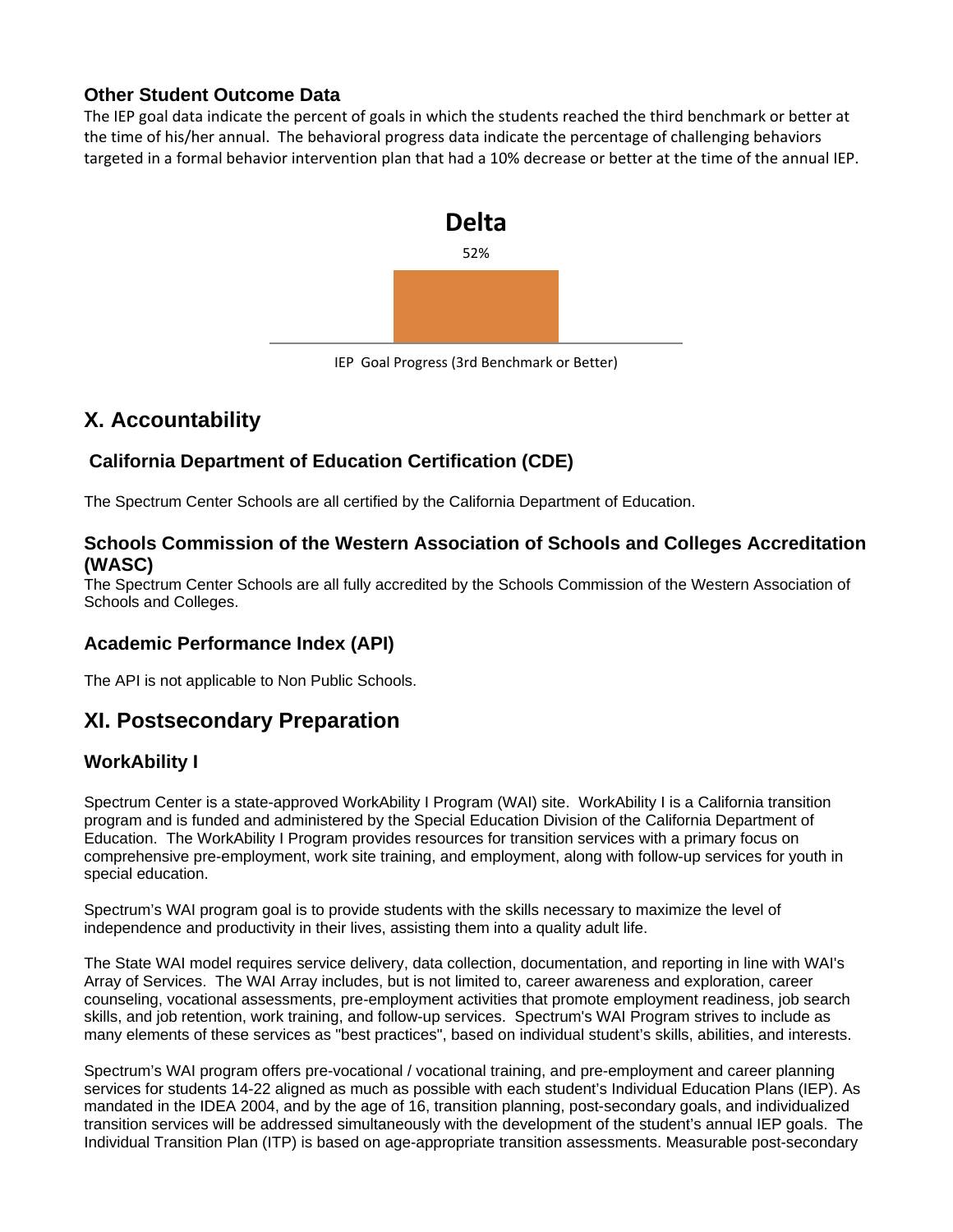goals are developed based on students' individual long-term objectives, interests, and preferences, and may include paid work training and other employment-related services. The development and practice of independent living skills are also a part of the long-term goals.

Pre-vocational and vocational training prepares students for future WAI subsidized or direct hire work training and employment opportunities, and includes, but is not limited to, pre-vocational/vocational tasks, mobility training, self-care, training in tolerance with time on task, work maturity standards and values, and the development of effective communication skills. The program features a strong community-based component. Research has shown that it is most productive for our students to learn skills in the natural environment where they will be later expected to demonstrate the skills. In this way, generalization is enhanced and independence maximized.



#### **Completion of High School Graduation Requirements**

Data is not shown when the number of students with data is ten or less to protect student privacy.

# **XII. Instructional Planning and Scheduling**

Spectrum Center Schools provide continual training as well as dedicated staff training days. The Delta Campus participated in 5 dedicated training days in the fall of 2011 and provided 2 additional dedicated in-service days during the 2011-12 school year. Teachers at the Delta campus attend weekly meetings with site administrators, approximately half of which provide training. All staff members attend a school-wide weekly meeting, and approximately half of these meetings provide training as well.

#### **Teacher Training**

Sample Teacher Trainings: Improving Student outcomes through Data-based Decisions - Teaching Plans Data Systems Graphing & Data Analysis Ensuring Proper Implementation of Teaching Plans by Classroom Staff Direct Instruction – Corrective Reading Decoding & Comprehension Expressive Writing I & II Corrective Math Algebra